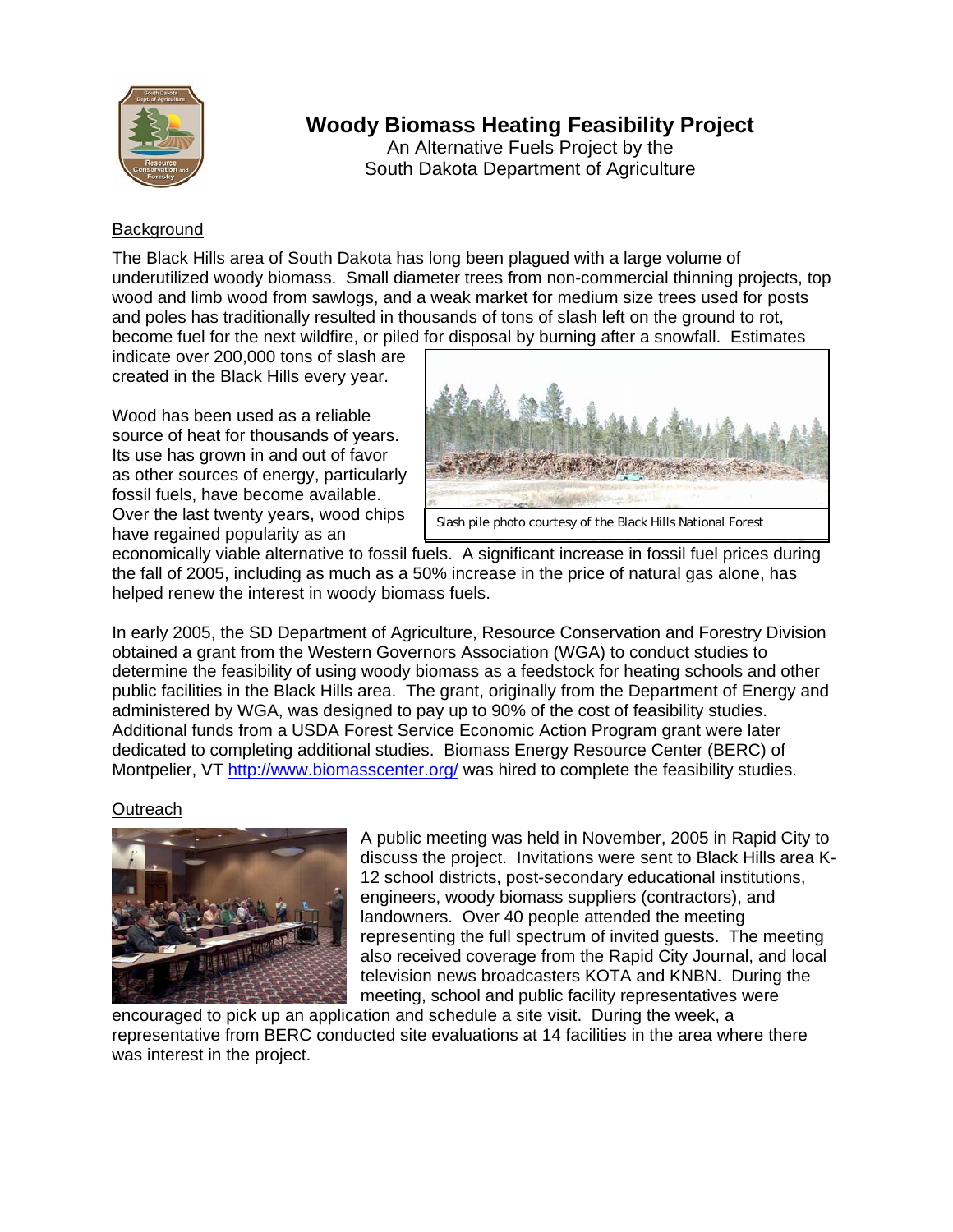In January 2006 the Division teamed up with the Black Hills National Forest to sponsor a tour of the woody biomass boiler and feedstock supply system of Chadron State College in Chadron, NE. Hosted by Ed Hoffman of Chadron State College and Doak Nickerson of the Nebraska Forest Service, a group of 39 people were given a presentation of the history, functionality, and economics of the only working woody biomass boiler in the area, followed by a tour of the chip bin, boiler room, absorption chiller, and the in-woods chipping operation that supplies the college.



## The Project

A total of seventeen applications were received from administrators interested in having a feasibility study completed for their facility. Projects approved included six preliminary feasibility studies, one preliminary engineering study, and five preliminary feasibility assessments for district energy systems.

The feasibility studies will generate the following information for the following facilities: Lead-Deadwood High School, Hot Springs K-12 school system, Stevens High School, Rapid City



Catholic School System, Spearfish East Elementary school, and Belle Fourche Middle School.

- A description of the existing facility including buildings, heating system and costs.
- Preliminary capital cost estimates for installing a biomass heating alternative.
- A financial analysis showing estimated costs and projected savings over the life of the equipment as well as an annual cash flow analysis to demonstrate the

effect on annual budgets.

- A listing of potential biomass fuel suppliers.
- A discussion of likely fuel cost and availability of fuel supply.
- Recommendation for next steps that the facility owners may want to take to pursue the concept further.

The preliminary engineering study will generate the following information for the Belle Fourche High School:

Cost estimates for:

- Purchase and installation of a new wood boiler system, fuel handling equipment, stack and any emissions control equipment if needed and controls for all wood related equipment.
- Interconnection with fossil fuel backup boiler systems
- Building renovations and new construction costs for additional space needed for the wood system (fuel storage and boiler room space).

The final output will be a report for the school facility that includes:

- A description of the existing facility including buildings, heating system and cost.
- Capital cost estimate for installing a biomass heating alternative system.

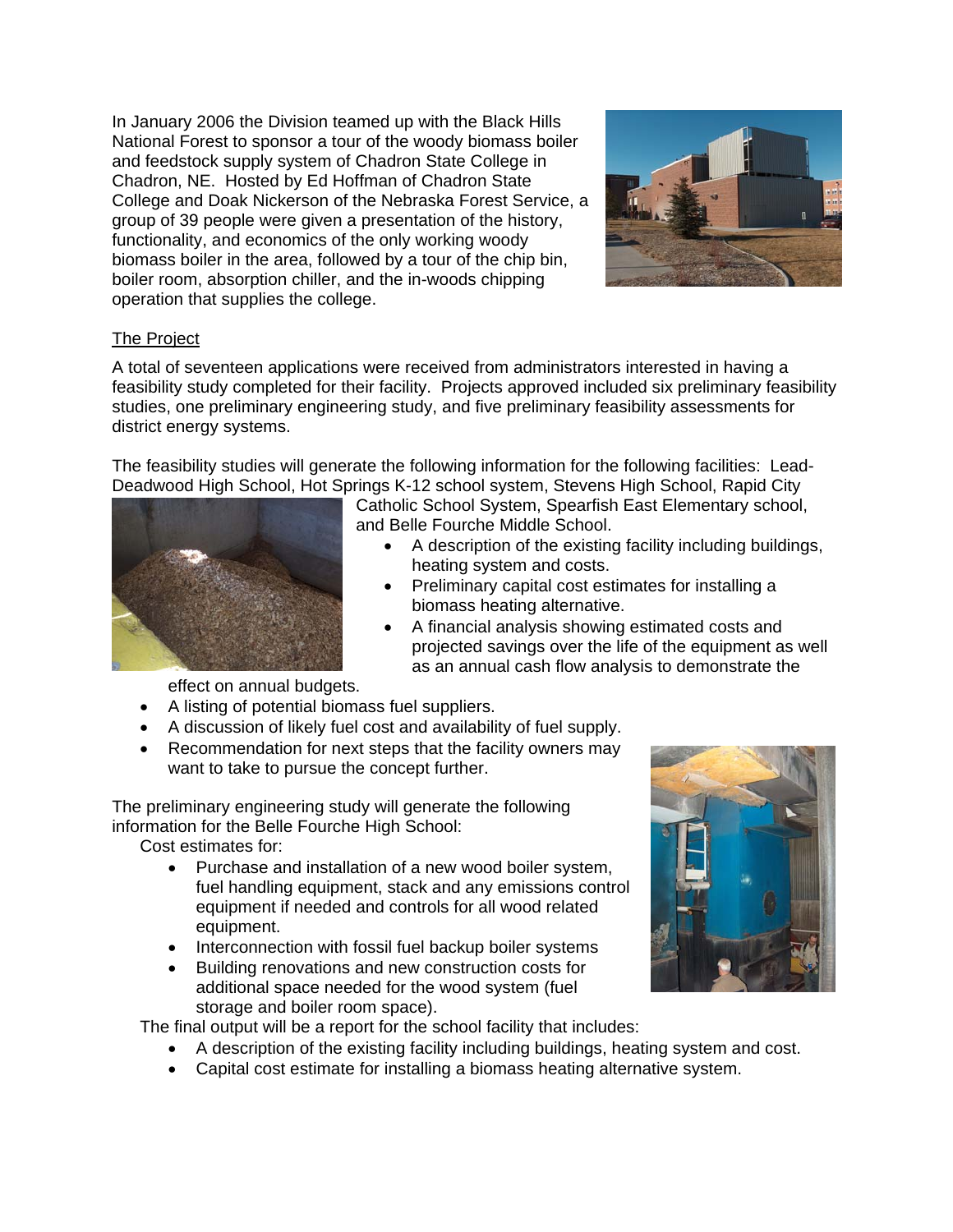- A life cycle cost analysis showing estimated costs and projected savings over the life of the equipment as well as an annual cash flow analysis to demonstrate the impact on the annual school budget.
- A listing of potential biomass fuel suppliers.
- A discussion of likely fuel cost and availability of fuel supply.
- Recommendations for next steps that the school district may want to take to pursue the concept further.

The preliminary feasibility assessments for district energy systems will provide the following information for each of the following facilities: Rapid City Central High School/Rapid City Civic Center, South Dakota Veterans Home, Black Hills State University, Star Academy Evergreen High School, and the Black Hills Museum of Natural History.

BERC will collect the following information for each facility:



- Master site plan.
- Listing and identification of all existing buildings by function and square footage.
- Heating requirements on hourly, weekly, monthly, yearly basis, as available, with consumption of each of the heating fuels used by each of the buildings.
- Present heating system details ( heating media: steam/hot water/hot air with details like pressure and temperature ratings of the media used, centralized system or multiple heating

units, installed capacities of each of the heating units).

- Present fuel used (oil/natural gas/propane) with average current fuel price and onsite fuel storage capabilities.
- Layout details of present heat distribution system.
- Expansion plans.
- Existing air emissions permit details.
- Restrictions (such as height of stack or other permitting issues) which are likely to have bearing on the heating system.

The final output will be a report for each of the five facilities that include:

- A description of the existing facility including buildings, heating system and fuel cost.
	- Review of the present and future heating requirements of the buildings.
	- Review of the details of the fuels used for heating.
	- Review of the capacities and locations of existing heating plants.
	- Site assessment.
	- Conceptual design of a central wood fired heating plant including plant location, building construction needs, wood storage and material handling, buried distribution piping, etc.
	- Capital cost estimates for installing a biomass heating system.
	- Estimates of the amount of wood fuel required for heating.